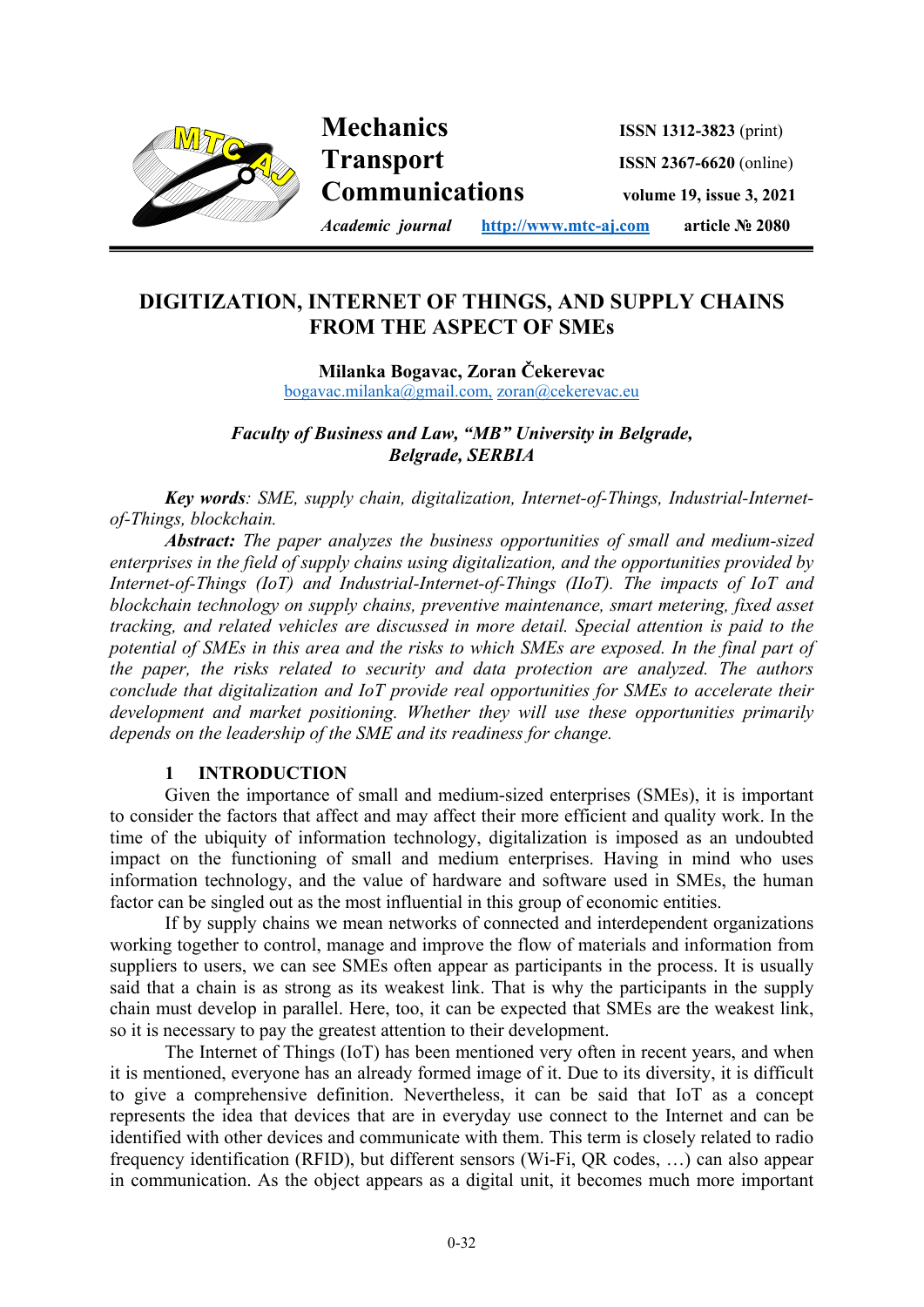not only to the direct user but in connection with other such objects and databases it can participate in the creation of "ambient intelligence". That is why the Internet of Things (IoT), as a system of interconnected computing devices, with its rapid development and distribution has come to the center of interest of Internet users, especially users of smart devices. This is helped by the fact that IoT is not limited to mechanical and digital machines, but can also cover other objects, animals, and even people. All these objects have unique identifiers that can transfer data over the network. The term Internet of Everything (IoE) is often used as the term with the broadest meaning. Within the IoT, the Industrial Internet of Things (IIoT) subcategory is rapidly evolving. Although these are similar products, the differences are due to their purpose. The photo can be taken with a mobile phone camera, but also with the help of a top professional camera. It is much more likely that better photo quality in extremely difficult conditions will be obtained by using a professional camera. [1] This small comparison can serve as an example for all other cases of IIoT application.

There are already various types of IoT applications in everyday life and industry, especially in supply chains, warehouse inventory, vehicle tracking, shipment tracking, theft protection, and the like. Some of the more innovative are [2]:

- Optimization of the energy network,
- Equipping jet engines with artificial intelligence,
- More efficient garbage collection,
- Avoiding dangerous police chases,
- Use of sensors for safer driving, etc.

In all these and other areas, SMEs can find their interest and their market, so IoT is becoming increasingly important for SMEs.

One good visualization of IoT development is shown in Figure 1.



**Figure 1 Division of IoT application cases [3]** 

The first group within the IoT consists of portable devices whose main goal is to be always at hand and to be able to perform a certain task, whether it is telephoning, presence on social networks, finding the position and path of the vehicle, or real-time face recognition.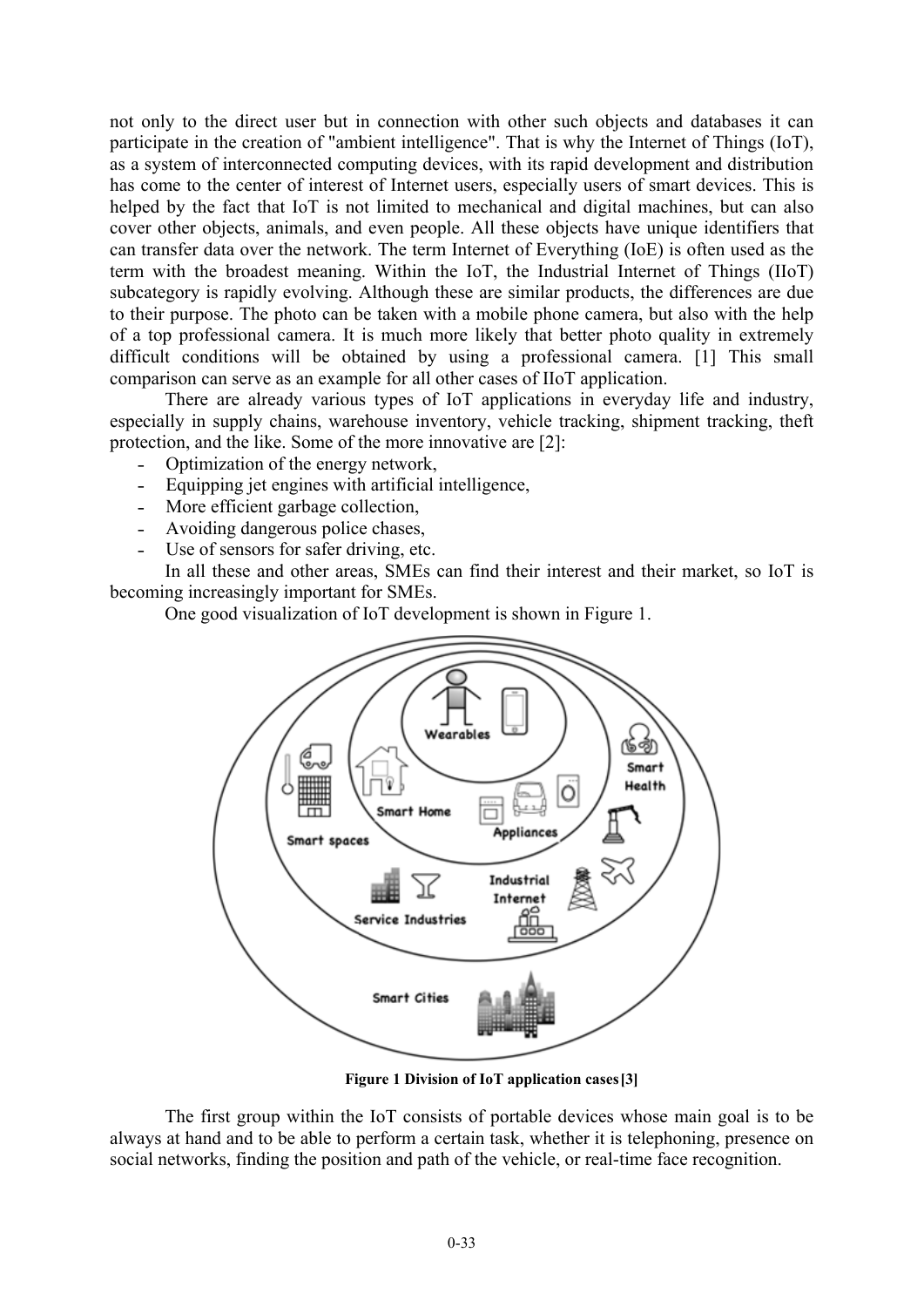The second group consists of the so-called *smart homes* with *smart devices*. The task of this group is to provide the user with comfort and efficiency, safety, and automation of part of the activity. *Smart cars* are also increasingly positioned in this group.

The third group is even broader and includes *smart spaces* (shops, farms, forests, etc.), *smart services*, and *logistics* (smart supply chains, transport including air transport, telecommunications networks, drones, financial services, etc.). One of the large subgroups is the *Industrial Internet*. The application of IoT in this area allows the owner an insight into the processes and their better understanding, as well as greater flexibility. How much process information the owner will collect, process, and use depend on his willingness to invest in sensors, equipment, large data analysis software, and manpower.

The fourth group would refer to *smart cities*. Moreover, this border can be raised to the level of the state, and even to even higher levels. This group focuses on everything related to public infrastructure and public services that make life in cities (states) better.

If we look at the IoT from today's perspective, we can see that it went the furthest in the first group, in portable devices, primarily in smartphones. Everything else is still in the early stages of development with somewhat greater strides in the field of logistics and transport. The rapid development of IoT and IIoT is expected after the introduction of fifthgeneration mobile networks, in 2022.

From the above, the topicality of the considered topic is obvious. The fact that entrepreneurs and SMEs have the greatest innovation potential also supports the topicality of the topic.

#### **2 IOT I IIOT**

#### **2.1 Impact of IIoT and blockchain technology on supply chains**

IoT and IIoT, technologies that can be applied in supply chains (SC) are extremely heterogeneous in terms of platforms, equipment, and connectivity. There are also many users whose data and communications need to be virtualized, stored, planned, and managed. The introduction of IIoT technology in SC requires several steps, phases that should be successively implemented to obtain the best results. The process should start by connecting the devices, then continue with data collection and monitoring, data analytics, automation, and, finally, it should end with the so-called *Edge Computing*. Within the mentioned phases, data collection should be realized at the place of their origin, and then that data should be transferred to databases located in the cloud. It is necessary to achieve complex data analysis and real-time data visualization, and then return those complex analytics to the device level. All these complex activities should be accompanied by machine learning, the development of logical rules, and the automation of activities. This is an extremely complex task, especially when it comes to SMEs. Things become even more complicated if the company satisfies part of its functions by outsourcing. [5] These outsourced activities can bring inefficiencies but always bring reduced process transparency. Both risks can be minimized by introducing sensors and platforms in the cloud. Door-to-door solutions are the most demanding.

Based on the analysis of a survey conducted on a sample of 600 managers of companies involved in supply chains [6] it was found that 41% already use IoT solutions and that 87% of them are looking for ways to expand the use of IoT. 69% of respondents expect a return on investment within two years, 21% in the third year, and 10% in more than three years. From the same survey group, 59% of respondents used IoT for real-time alarm and monitoring purposes, and 41% for business optimization and prediction. The same survey found that 61% of respondents analyzed less than one-half of the data collected. This unequivocally shows that companies are not yet ready for the efficient use of IoT. Some because of the high cost of data management (31%), and some because of the cost of hardware (26%). [1]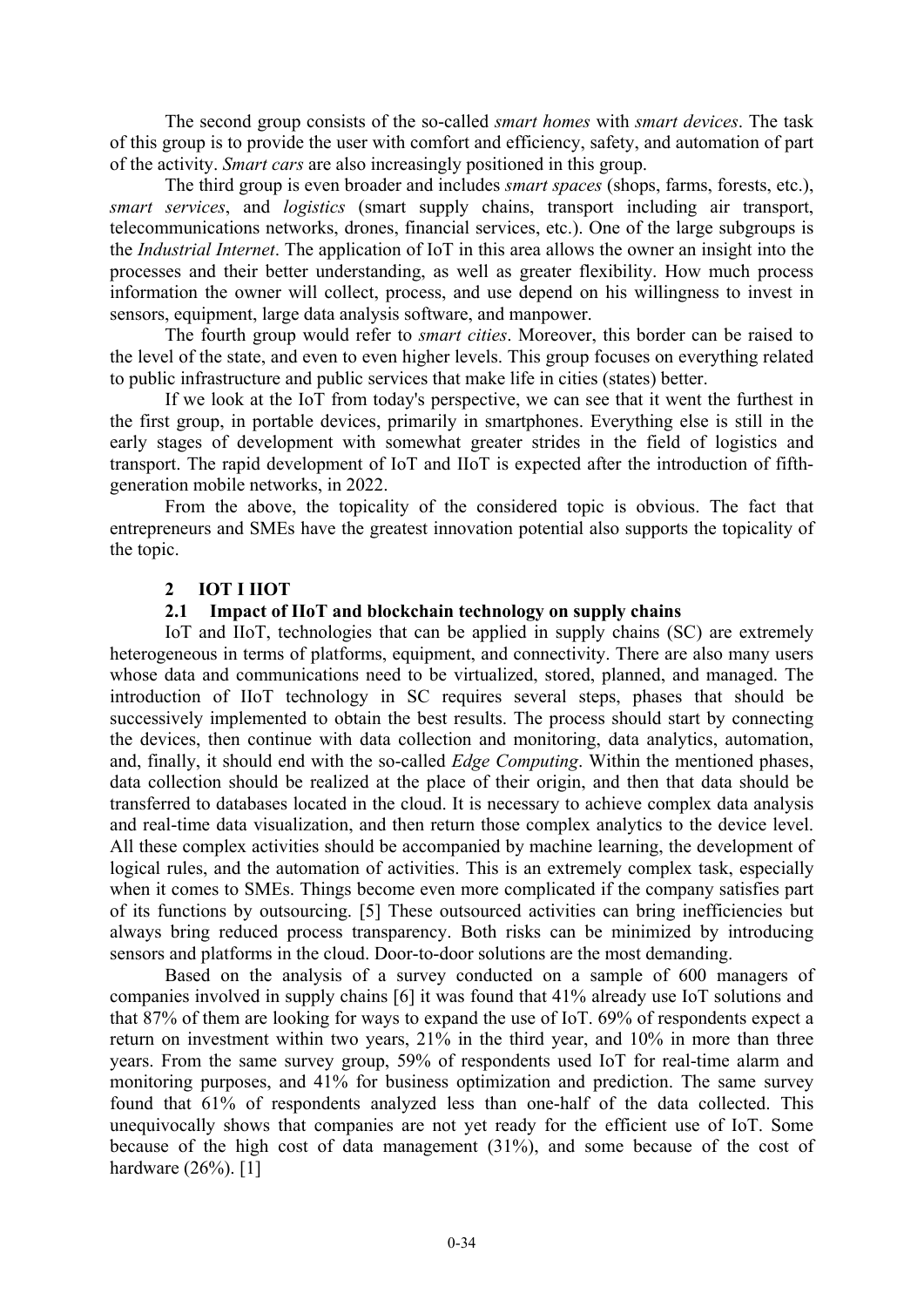Another study [7] with 195 respondents indicates that blockchain technology is gaining in popularity, but 69% of organizations still spend their money on understanding technology. About 35% of respondents spend money on technology testing (20%) and implementation (15%). As many as 50% of companies did not invest even \$ 1 on the blockchain, and 33% spent less than \$ 100,000.

#### **2.2 Preventive maintenance**

IoT and blockchain models allow companies to be proactive. Sensors, IoT, and predictive analytics enable maintenance and supply to be realized in the same way as in aviation. In this way, the company can reduce the cost of maintaining machines and vehicles, as well as supplies, reducing the number of spare parts in warehouses, and planning to engage overhaul capacity. The use of sensors in warehouses (and large stores) allows easy inventory and even reading of stock status in real-time. This method can also be used as a security element in theft protection. One example of the use of RFID identifiers is shown in [8].

The use of sensors, cameras, and data analysis allows managers to predict when a part will fail and when it needs to be replaced to prevent a failure. In this way, IoT systems can either give warning signals of impending failure or even define the maintenance schedule of individual pieces of equipment, machines, or vehicles. Individual maintenance activities can also be automated. With this approach, significant savings can be achieved, because maintenance activities will be realized at the right time. This increases the security of the entire system and reduces the number of glitches.

## **2.3 Smart measurement**

*Smart metering devices* can connect to the Internet, and can measure vehicle weight, fuel, gas and electricity consumption, water consumption, and more. Measurements can be performed on the company's premises, in plants, or on the route. Previous measuring devices have measured the total consumption, and smart measuring instruments can measure and register the current values of resource consumption, which is a significantly higher level of quality, and which allows better management of the consumption of individual resources. This also brings benefits to the consumers who have a better insight into their needs and consumption, so they can plan consumption or possibly change the work schedule of individual consumers. It also has a positive impact on the providers because it allows them to see the needs of users in terms of quantity and time and to activate its capacities so that users are always well supplied.

## **2.4 Monitoring of fixed assets**

According to research by Infosys and the Institute of Industrial Management at the University of Aachen, 85% of manufacturing companies in the world are aware that not every way of using fixed assets is equally efficient, but only 15% of that group apply adequate measures systemically. [9] Only large companies have carried out activities to collect information on the efficiency of fixed assets in real-time and at the same time engaged in realtime analytics that can help make decisions. The goal of fixed asset tracking is that the company can track the most important fixed assets, and everything related to them in realtime. This domain also includes logistics optimization, fixed asset maintenance, quality maintenance, and theft detection. One such example, applied in one SME in Serbia, the protection against fuel theft using RFID systems is explained in [10]. In addition to this, there are numerous cases of application of IoT temperature sensors for monitoring the temperature of shipments in refrigeration chambers, containers for multimodal transport, which can control the correct operation of the container. This proved to be extremely important for the supply of Pfizer vaccine during the COVID-19 pandemic. Inertial sensors are also in use,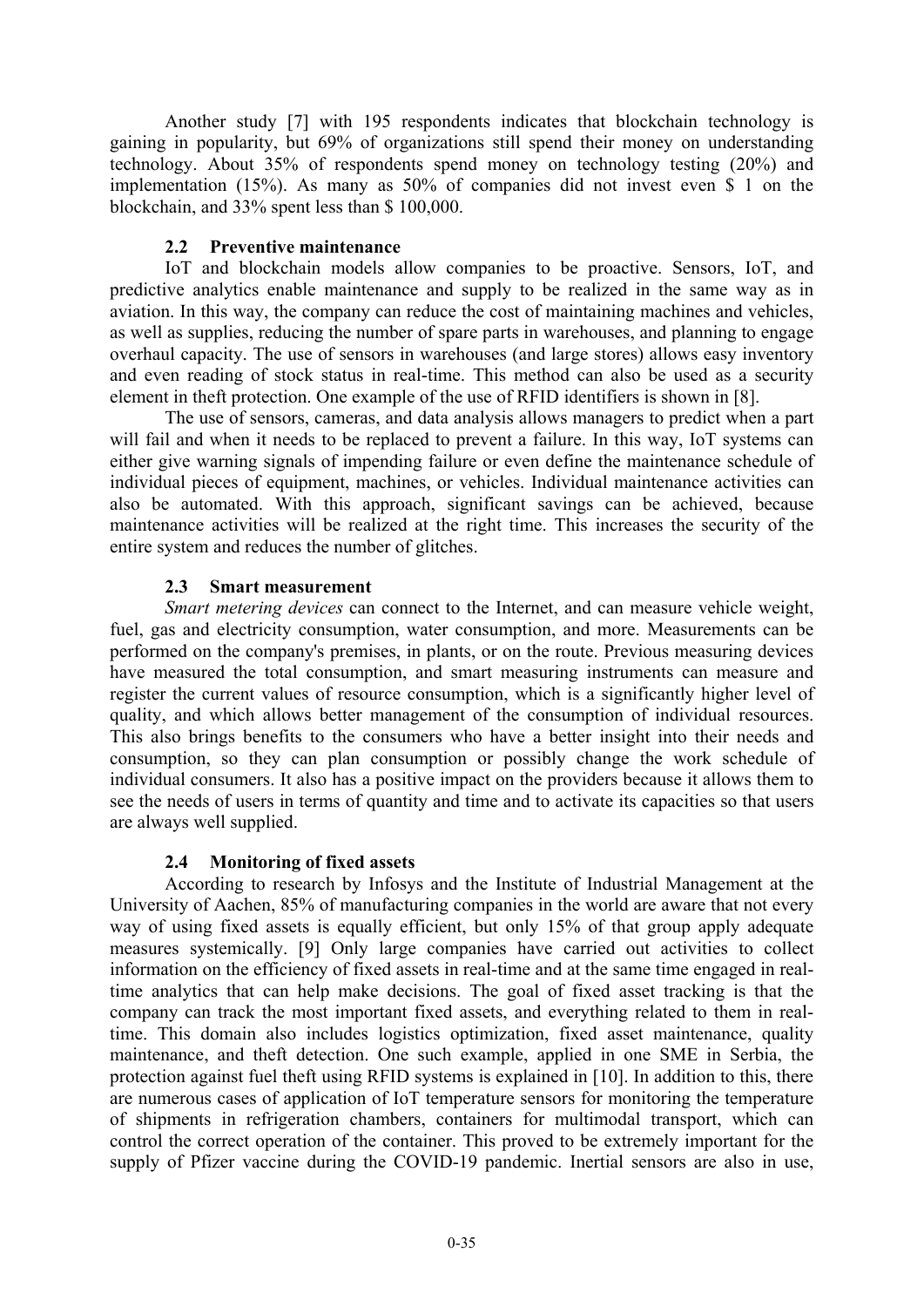which enables insight into the way of handling and the quality of transportation of sensitive pieces of equipment.

# **2.5 Connected vehicles**

One of the latest trends is to equip vehicles with devices and equipment that will enable them to move safely independently following the user's wishes, without his specific engagement in driving the vehicle. Such a vehicle, without a driver, if it is in constant contact with such vehicles while on the move, can enable a faster reaction than a human being can have. Also, vehicles can move remarkably close to each other (like wagons in a railway composition), which also saves driving energy and enables better utilization of roads. Applied radars, lasers, and cameras provide better visibility even in unfavorable conditions of fog, smoke, rain, or snow. Together, they can also provide greater safety for pedestrians and other road users. And while the global development of the driverless vehicle concept can only be undertaken by large companies, SMEs can produce components, devices, and software accessories. Vehicles without drivers, in addition to mutual communication, can also communicate with traffic signs, traffic lights, and traffic infrastructure facilities, which can lead to a remarkably high level of traffic optimization. However, in all these activities there is a significant dose of risk, be it equipment failures, hacker attacks, system failures, etc. So far, driverless vehicles have performed well in strictly controlled conditions. In real driving conditions, mostly driverless vehicles appear on certain parts of the roads for testing equipment, but even in such conditions, there were accidents such as in the case of Google cars, in the crash of a similar Uber car, or crashes of Tesla's self-driving cars. [4] Although it is a small number of accidents, it should be borne in mind that it is also a small number of such vehicles, so there will be a lot to do for all, large companies, and SMEs.

While large companies spend huge sums of money on the development of automation, SMEs can try themselves in less demanding areas. There are many different attempts to create:

- small autonomous delivery units such as DRU Domino's Robotic Unit [11],
- 3D printers [12]
- customer services and fully automated stores [13] etc.

It is quite certain that investments in development in this area bring uncertainty regarding the return on capital, but those who succeed will have extremely fast growth.

## **3 POTENTIALS AND RISKS IN THE CASE OF SMEs**

What is common in research studies is the conclusion that entrepreneurs and SMEs' owners/managers must become more capable and competent in measuring the performance of digital and social media. To do this, and to be able to take advantage of the many digital options available to them, entrepreneurs and owners/managers need help in overcoming the digital challenges they face. Numerous studies indicate that the limited use of integrated use of digital technologies by SMEs is primarily due to three reasons [4]:

- ˗ owners/managers do not know how to fully assess the contribution that digital systems can make to their companies.
- owners/managers often do not have the skills to evaluate, apply and take full advantage of digitization. One of the factors influencing the fact that owners and managers do not decide on more intensive digitalization of business is the rapid development of information technologies associated with the emergence of new terms. They are primarily focused on the technical field, and as such is difficult for managers to understand. Due to the lack of understanding of terminology, managers cannot see the advantages of investing in digitalization, or the possibility of return on investment, as well as the possibility of creating additional value that the digitalization model can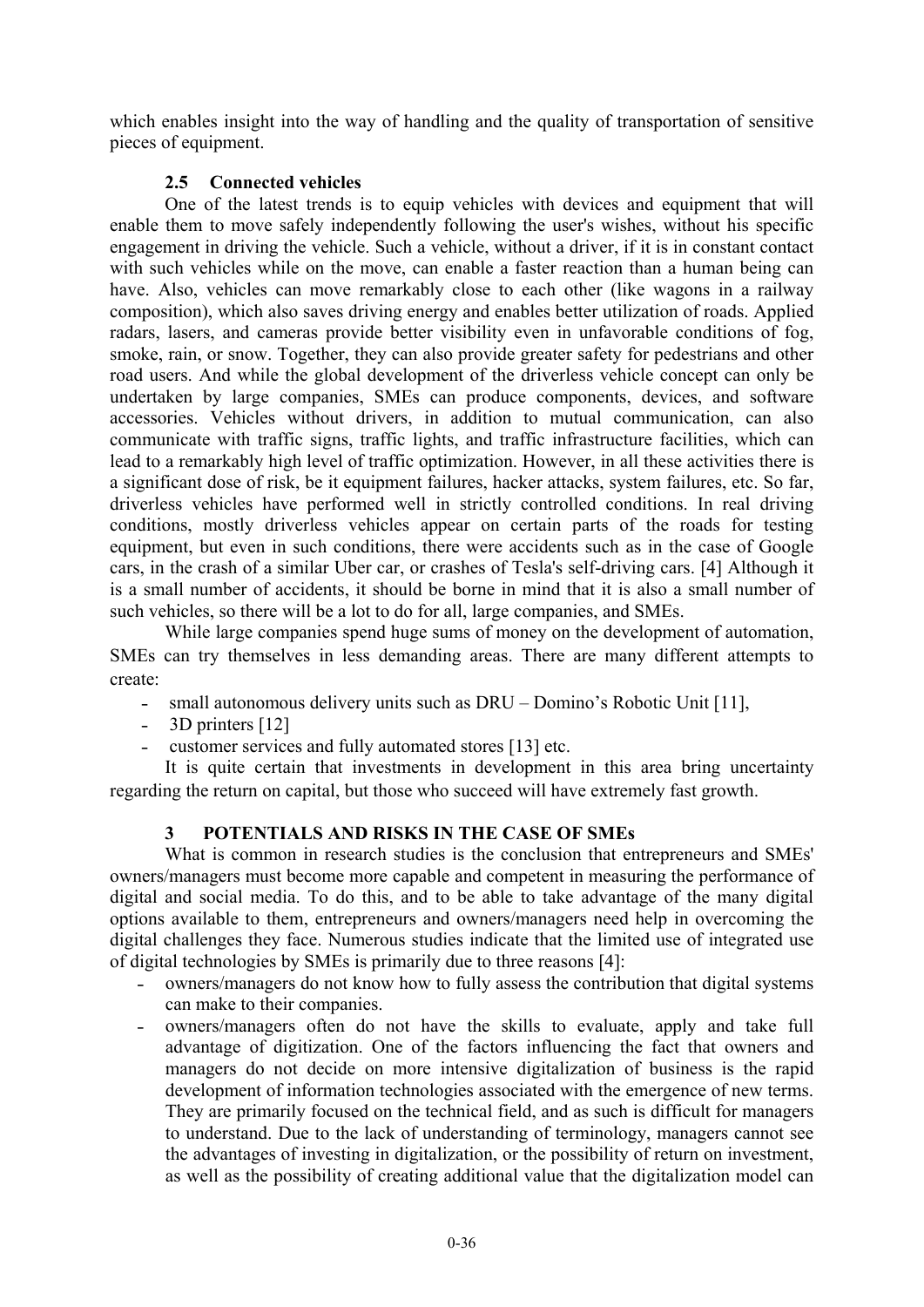achieve from marketing. These two previous ones have implications when measuring or evaluating digitalization within a business.

- The third important reason is the perception of high investment costs required for the implementation of digital technologies in SMEs. Research has shown that, although one of the main challenges for ICT acceptance, it is not seen as a central barrier equally in all SMEs, and that owners and managers' opinions on its importance differ depending on the characteristics of industry sectors, competitive environment, consumer behavior, ICT, etc.

The adoption of digital technologies brings regularities in terms of profitability, productivity, and growth prospects of SMEs. Digital technology has the potential to transform traditional business strategies into modular, distributed, interoperable, and global business processes that enable business transactions to be conducted virtually without restriction. Numerous pieces of evidence suggest that with the help of digitalization, SMEs can become global in a short time. European SMEs grow two to three times faster when supported by digital technologies [14]. At the strategic level, the digitalization of business enables the formation of various forms of dynamic capabilities suitable for turbulent environments. These abilities are key to survival and growth. Increasing customer interaction and engaging suppliers in e-business activities improve procurement, production, and sales processes, as well as logistics services that support globally connected business.

The rapid spread of social media and channels such as Facebook and Twitter also encourage the rapid growth of commerce, especially e-commerce. The application of social networks can radically transform the traditional processes of traditional companies by providing a better impression to customers when shopping in real-time. At the same time, these platforms are great channels for attracting and retaining online customers [15]. Social networks allow companies to "use social capital" to spread information like word-of-mouth. In the context of B2B commerce, SMEs can use social media to communicate with customers and suppliers, build relationships and trust, and identify potential business partners.

An integrated e-market provides a favorable environment in terms of reducing operating and marketing costs. E.g.:

- reduces search costs by making it easier to compare prices of products and services.
- improves production and supply [16].
- improves personalization and customization of product offerings [17].
- improves customer relations [18];
- reduces marketing costs compared to traditional marketing media [19].

E-commerce is still a new way of communication between seller and customer and has not yet used its potential. It cannot be seen as a simple substitution of the way of trading, ie. on the application of new technologies in the well-established way of doing business. Ecommerce essentially changes the way we look at trade, influences the creation of new business strategies that must be integrated into existing SME strategies, which can bring additional benefits. Modern SMEs still make mistakes either due to poor implementation of ecommerce strategies or due to ignorance of technology. This is true for both developed and developing countries. [20]

#### **4 SECURITY AND DATA PROTECTION**

Depending on the country in which they operate, SMEs have different views on the security of online commerce due to different experiences in data leakage and security of information transmission over the Internet. Also, in their confusion, many managers are willing to claim that what they sell is not suitable for online sales. Ritchie and Brindley [21] determined that the main risk of SMEs is not whether they will choose the right business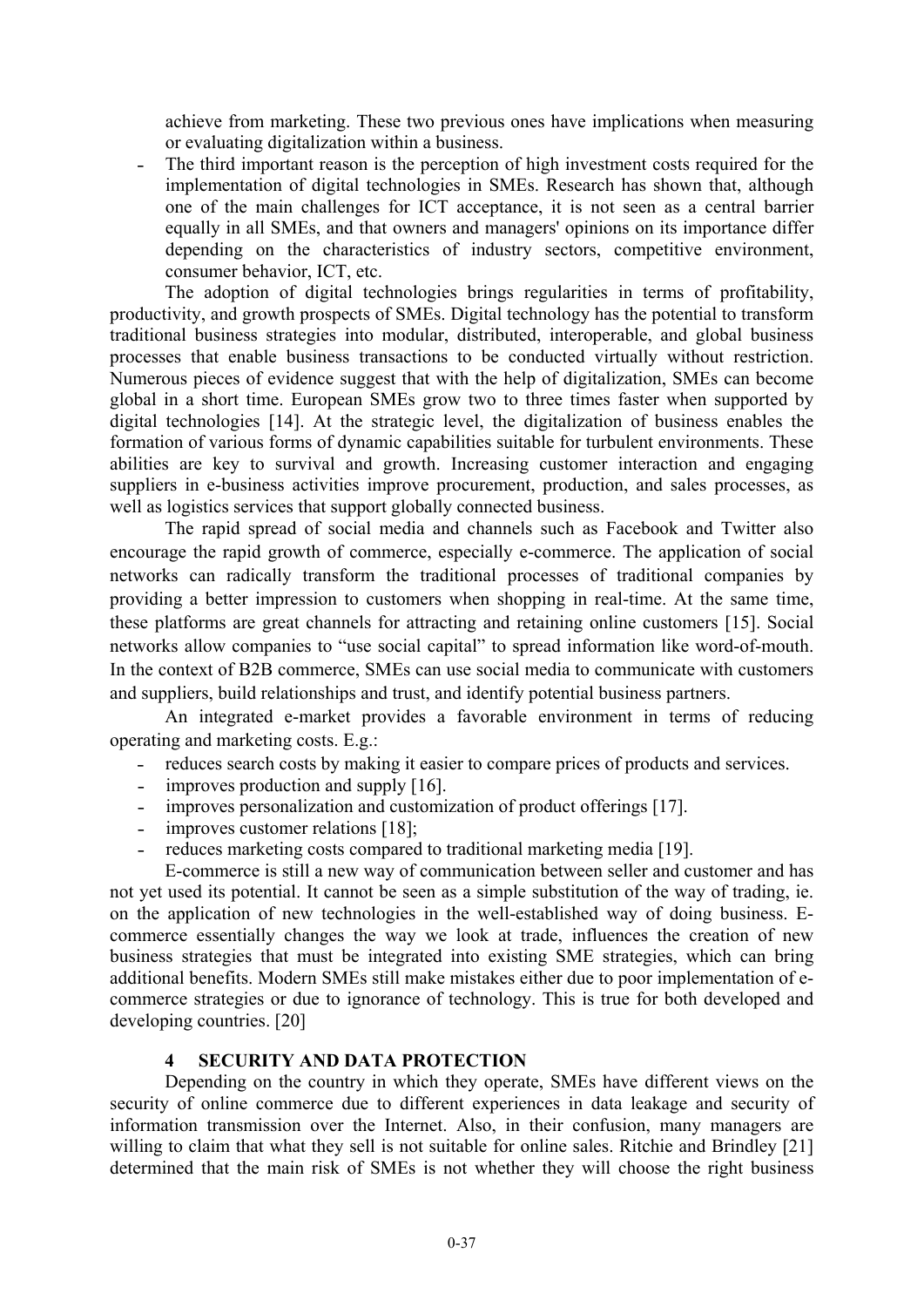model of online commerce, but whether they will succeed in changing the consciousness of managers, or owners, i.e., way of looking at this possibility.

Relying on e-business on the one hand brings many advantages, but on the other hand, it also brings challenges. The more an SME relies on IT, the more it must take care of the correct choice and reliability of the system. AICPA/CICA considers a system reliable if it can operate without material error, defects, and malfunctions in a certain environment at a certain time. [22] There are four principles for assessing system reliability [23]: availability, security, integrity, and ease of maintenance.

The security of information is especially important both during its transmission and during its storage and processing. Due to their limited protection capabilities, SMEs are particularly vulnerable to ransomware, and Man-In-The-Middle and Denial-of-Service attacks.

#### **5 CONCLUSIONS**

The reliance of an SME on the digitalization of its business can provide it with many competitive advantages if SME appropriately digitizes its business. If SME performs the digitalization incompletely and/or in the wrong way, it can face ruin.

How quickly and with what enthusiasm SMEs will enter the digital transformation depends mostly on the ability, creativity, and willingness of the director/owner to accept new technologies. Those with greater readiness for change have a better chance of further development. One of the most common problems that SMEs face in digital transformation is the perception of the high investment costs required for the implementation of digital technologies. Those who successfully overcome the mentioned challenges open new opportunities for access to the integrated e-market with all the advantages provided by ebusiness. Particularly good results are expected in the digitization of supply chains. SMEs can get involved in this area with small investments and with great opportunities for profit both as producers and as service providers.

#### **REFERENCES:**

- [1] Z. Cekerevac, L. Prigoda, and J. Maletic, "Blockchain Technology and Industrial Internet of Things in the Supply Chains," *MEST Journal,* vol. 6, no. 2, pp. 39-47, 15 July 2018.
- [2] C. Newmarker and B. Buntz, "11 Innovative IoT Use Cases," 07 12 2016. [Online]. Available: https://www.iotworldtoday.com/2016/12/07/11-innovative-it-use-cases/.
- [3] S. Perera, "Taxonomy of IoT Usecases: Seeing IoT Forest from the Trees," 08 10 2015. [Online]. Available: https://iwringer.wordpress.com/2015/10/08/taxonomy-of-iotusecases-seeing-iot-forest-from-the-trees/.
- [4] M. Bogavac, Istraživanje uticaja digitalizacije na mikro, mala i srednja privredna društva, doktorska disertacija, Beograd: Poslovni i pravni fakultet, 2019.
- [5] Z. Cekerevac, Z. Dvorak, L. Prigoda and P. Cekerevac, "Internet of things and the Man-In-The-Middle attacks – Security and economic risks," *MEST Journal,* vol. 5, no. 2, pp. 15-25, 15 07 2017.
- [6] eft, The Internet of Things (IoT) in Supply Chain and Logistics 2016 Research Findings, AT&T and EFT, 2016.
- [7] eft, Supply Chain Hot Trends O1 & O2 2018, eft and 3Gtms, 2018.
- [8] Z. Čekerevac, S. Matić, D. Đurić, D. Čelebić and Z. Dvorak, "SDD ITG "Smart Shelf" RFID rešenje za inventarisanje robe na udaljenim policama," *IMK-14 Istraživanje i razvoj,* pp. 47-52, 2010.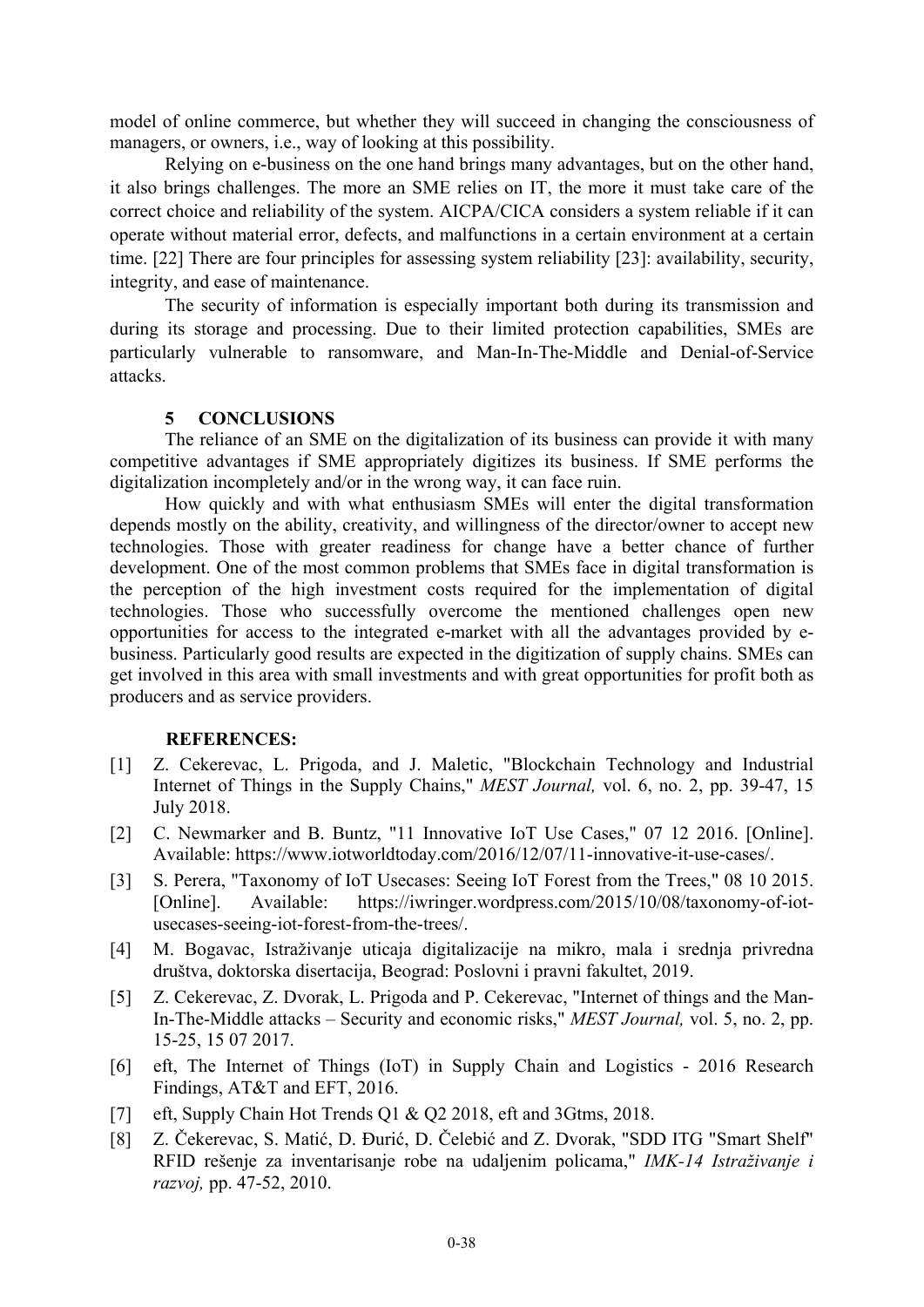- [9] F. Tracy, "The top 5 industrial IoT use cases," 19 04 2017. [Online]. Available: https://www.ibm.com/blogs/internet-of-things/top-5-industrial-iot-use-cases/.
- [10] Z. Čekerevac, S. Matic and D. Djuric, "ITGfdc-1 Fuel Dispenser Control System as the Technical Solution for Preventing of Non Authorized Fuel Tanking," in *11th International Scientific Conference devoted to Crises Situations Solution in Specific Environment*, Žilina, 2006.
- [11] Domino, "DRU Domino's Robotic Unit," 2019. [Online]. Available: https://www.dominos.com.au/inside-dominos/technology/dru.
- [12] A. Mukherjee, "Qatari 3D Printing Startup Arsenal Aims To Inspire Other Tech and Manufacturing Companies In The Country," 22 01 2017. [Online]. Available: https://www.entrepreneur.com/article/288132.
- [13] Amazon Go, "amazon go," 2019. [Online]. Available: https://www.amazon.com/b?node=16008589011.
- [14] Deloitte, "Doing business in the digital age: the impact of new ICT developments in the global business landscape - Europe's vision and action plan to foster digital entrepreneurship," European Commission DG Enterprise and Ind, 2014, 04.
- [15] S. J. Palmisano, "IBM 2009 Anual Report," 23 02 2010. [Online]. Available: https://www.ibm.com/annualreport/2009/2009\_ibm\_annual.pdf.
- [16] A. Barua, S. Ravindran, and A. B. Whinston, "Efficient Selection of Suppliers over the Internet," *Journal of Management Information Systems,* vol. 13, pp. 117-137, 1997.
- [17] Y. Bakos, "The emerging role of electronic marketplaces on the Internet," *Communications of the ACM,* vol. 41, no. 8, pp. 35-42, 08 1998.
- [18] A. Bharadwaj, O. Sawy, P. Pavlou, and N. Venkatraman, "Digital Business Strategy: Towards a Next Generation of Insights," *MIS Quarterly,* vol. 37, no. 2, pp. 471-482, 06 2013.
- [19] C. Sashi, "Customer engagement, buyer-seller relationships, and social media," *Management Decision,* vol. 50, no. 2, pp. 253-272, 2012.
- [20] A. A. Yusuf, Impact of ICT on SMEs Case Rwanda, Turku: Turku University of Applied Sciences, 2013.
- [21] R. Ritchie and C. Brindley, "Disintermediation, Disintegration, and Risk in the SME Global Supply Chain," *Management Decision,* vol. 38, no. 8, pp. 575-583, 2000.
- [22] AICPA/CICA, "SysTrustTM Principles and Criteria for Systems Reliability, Version 2.0," 27 06 2013. [Online]. Available: http://ftp.aicpa.org/public/download/temp/version2.0finalED.doc.
- [23] R. Hoitash, A. Kogan, R. P. Srivastava, and M. A. Vasarhelyi, "An Electronic Businesses Balanced Scorecard and Digitization Metrics," 12 09 2003. [Online]. Available:

http://raw.rutgers.edu/MiklosVasarhelyi/Resume%20Articles/MAJOR%20REFEREED %20ARTICLES/M39.%20measuring%20info%20latency.pdf.